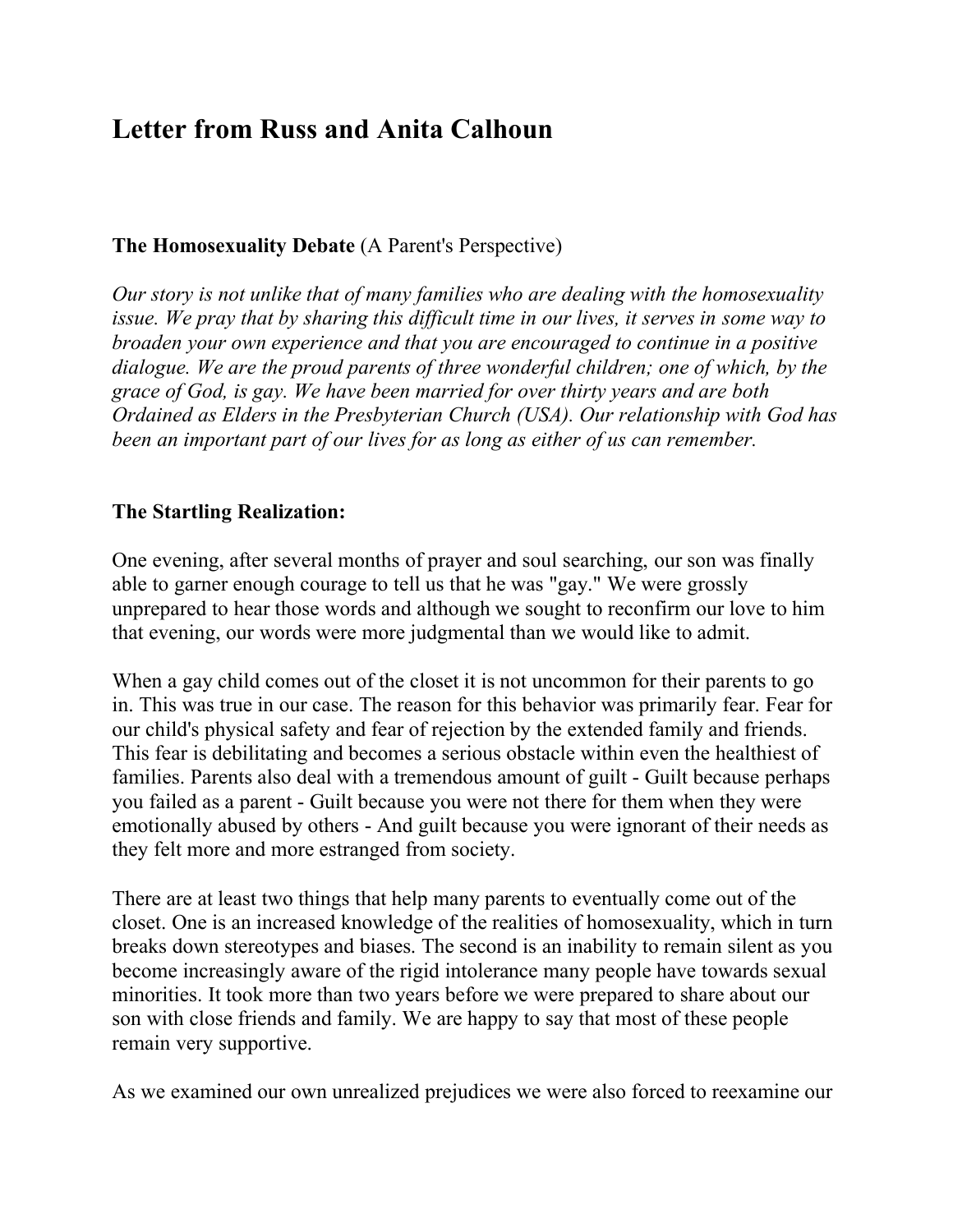concept of Christianity. It was the process of trying to understand our son's "choice" between his faith and homosexuality, which helped us gain a deeper understanding of our relationship with God. We learned how truly difficult it is to filter out cultural biases from theology. As a result, our relationships with God, our son and longtime friends have all grown stronger; but at the same time we found ourselves feeling estranged from our home church.

## **The Difficult Road To Learning:**

Initially we did not discuss the issue with our pastor since he had been verbally critical of homosexuals from the pulpit; comparing them with alcoholics and deviants of society. In the church library we found books that primarily addressed homosexuality from a religious fundamentalist perspective. These books quoted surveys of prison populations from the 1940s; the statistical validity of which is not even recognized with today's collective body of knowledge. They told us that homosexuality was a mental illness; that all gay people are promiscuous; that most come from non-functional families and typically have a lack of religious training. But this stereotype did not fit our family experience. It became obvious that we would have to continue our search elsewhere if we were going to be able to relate to our son's experience. So we began to study. We prayed. We read Scripture. We sought the wisdom of theologians and scientists. We listened to the voices of tradition and of friends.

Our son helped us gain a connection with PFLAG (Parents Family & Friends of Lesbians and Gays). This gave us the opportunity to better understand the homosexual point of view. We were introduced to a community of people that we had previously ignored but would soon come to love. We will always be grateful for the open, nonjudgmental discussions and the information that PFLAG helped us to gain.

Eventually we did spend time with our pastor. Unfortunately this was not a positive experience for us. Even though our pastor expressed his love for our family, he was unable to relate to the profoundness of our situation. Perhaps the most important thing that came from those meetings was the fact that he was able to put a significant face from the congregation on the homosexual issue. It is particularly disheartening to us that he continues to provide leadership in the campaign against inclusiveness of homosexuals in our denomination. As the gap between us widened it became impossible for us to give credence to his sermons; finally reaching a point were we could no longer sense the Holy Spirit when entering the sanctuary of that church.

As we continued to investigate the issue of "choice," we learned there is general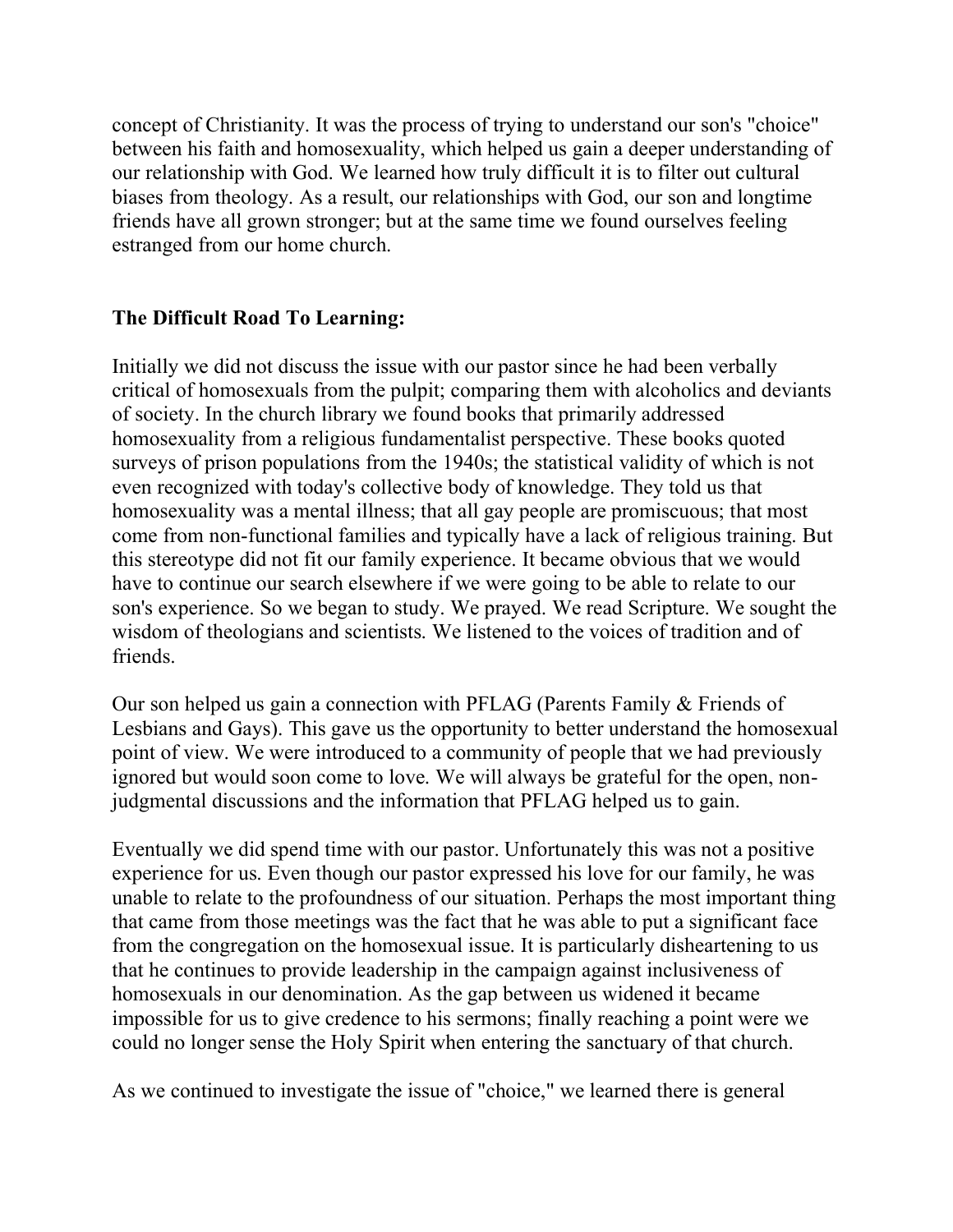agreement in the scientific community that sexuality is forged at an incredibly early age; long before puberty. We also learned that the American Psychiatric Association removed homosexuality from its list of abnormalities in 1973. These realities strongly support the position that none of us actually "choose" our sexual orientation. Our "choice" is whether to honor what is naturally us or to honor what is natural to the majority of society. Can any of us, as heterosexuals, pinpoint the time in our lives when we made the "choice" to be straight? Our son put it in perspective for us when he said, "Why would I 'choose' a life of discrimination and pain if I really had a 'choice'?"

Homosexuality is a many faceted issue. False stereotypes and unwarranted prejudices make "coming out" (for the individual and the family) an extremely painful and emotional process. As parents we had an additional issue to deal with. After finding out that our child was gay; we initially experienced an extreme disappointment that all the dreams and expectations we had for him were gone; things like marriage, children and job opportunities. As we challenged that belief we came to realize that the opportunity to have a committed relationship, family, and employment worthy of his talents could still be a reality. However, it would now take on a new dimension. The love and respect parents provide is absolutely critical for any child to achieve their dreams.

We have learned that hate crimes against people who are gay (or perceived to be) continue to rise. A University of Washington study of 500 community college students reported to an August 1998 American Psychological Association meeting that 10% of those surveyed admitted to some level of abuse toward homosexual people and felt it was socially acceptable to do so. Government statistics confirm that lesbian and gay youths are two to six times more likely to attempt suicide and that they account for 30% of completed suicides among teens today. One in four homosexual youths are kicked out of their homes and are forced to live on the streets.

#### **Theological Issues From a Lay Perspective:**

We have learned that mature Christians can and do disagree on the Biblical position of homosexuality and can still remain faithful to God. It is noteworthy that scholars from both perspectives ethically debate the few texts referred to as condemning homosexuality. It seems unwise for us to accept these few passages as "God's Position" on the subject when they are so diversely interpreted. On the other hand, Jesus had a great deal to tell us about how to treat people who are different from the majority. Because human beings in whatever shape, form, race, or sexual orientation are made in the image of God: they are always to be treated with love and respect.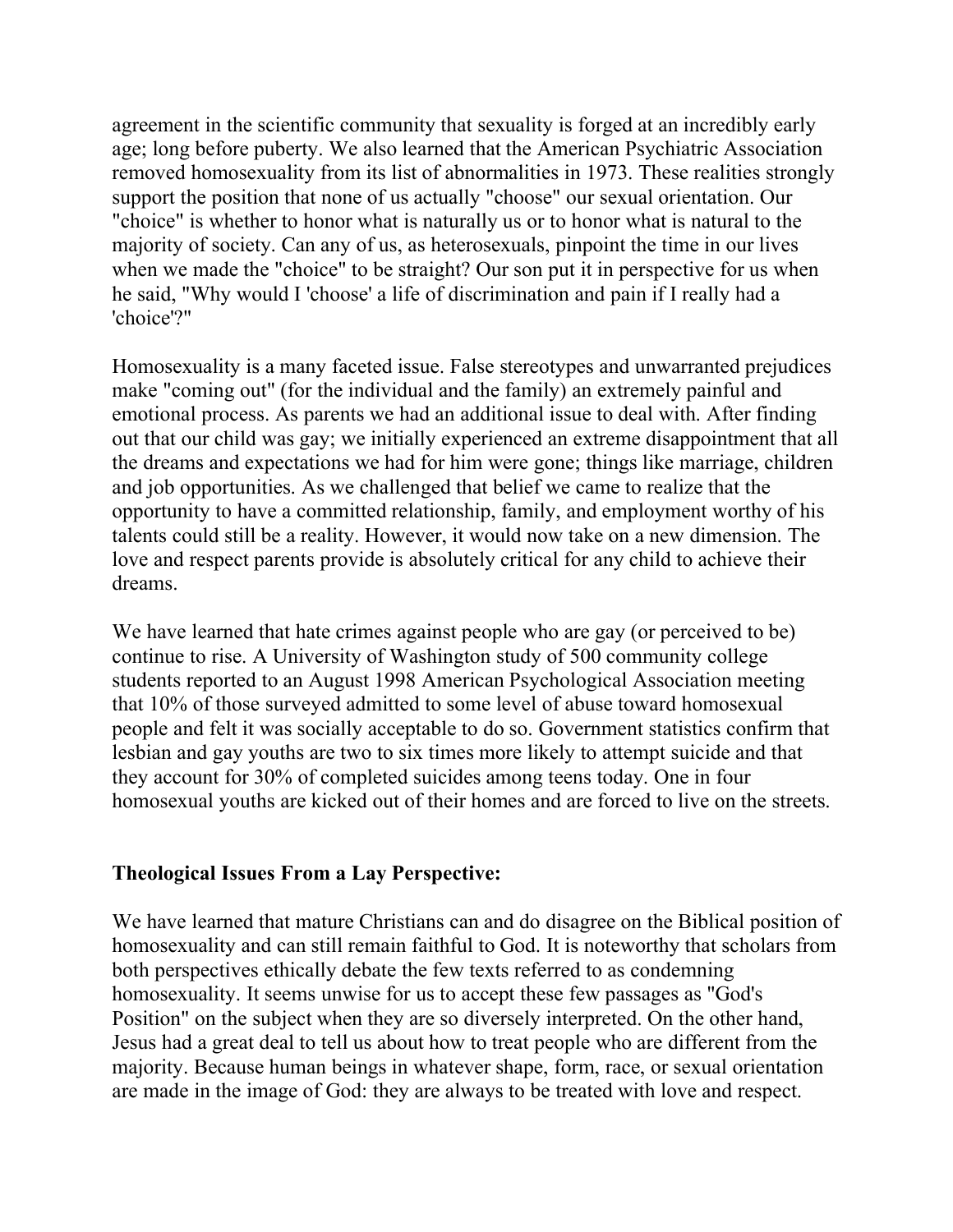## *John Robinson, in his book Pilgrim Forebears, makes the point,*

"God has yet more light to break forth from his word." For example, the earlier confessions of our faith did not explicitly draw the conclusion from scripture that women and men are equal. The practice of their culture obscured their vision of this Biblical truth; just as for so long the equality of people of all races have not been understood and practiced. Changes in our world and the growth of our body of knowledge have forced us to look again at scripture and understand more clearly the liberating direction to which it points. The pattern of bringing our new problems to scripture is one that every generation must follow.

## *Richard Wyatt (Executive, Rocky Mountains synod, PCUSA) reminds us*:

"At whatever theological or political end of the table we are sitting - Jesus has (also) invited those of our opposites to sit at the same table. We are to be united in more than just the invitation. We are also united in the Great Commission … to tell the good news and make disciples. But that is a lot harder than protecting our table against the 'enemy' on the other side … And so we expend our energy and resources in fighting against one another, siding with Satan to destroy Christ's community, instead of doing the evangelism and witness a true faith demands."

Yet many of us are unable to tolerate a liberal perspective. However, by definition, Christianity is a "liberal" religion. Certainly Jesus was considered to be "liberal," as well as all the other great reformers. Martin Luther's position on being "saved by grace" directly opposed the Roman Catholic position of "good works" and was at the very heart of the Protestant Reformation of four centuries ago. But as far-sighted as Luther was, he was still confined by the limits of the existing base of knowledge of his day. Copernicus had claimed that the sun, not the earth, was at the center of the universe. Luther condemned Copernicus referencing Joshua 10:13 and saying; "This fool wishes to reverse the entire science of astronomy."

The point here is that each generation, with the help of the Holy Spirit, must search the pages of the Bible to answer the unique issues of its day. The beauty of the Reformed faith is that we will always have differences of opinion as to what each of us believe God's plan to be and we must remain in dialogue. One result of such dialogue is that on Oct 31, 1999 (Reformation Sunday) Lutheran and Roman Catholic officials came to full agreement on the doctrine that "grace alone," leads to salvation. This does not mean that the two churches are ready to merge or agree on all matters, but God has to be smiling at this kind of progress.

The peace of the Holy Spirit came for us through reading the 9th chapter of John. Jesus and the disciples come upon the man who was blind from birth. The disciples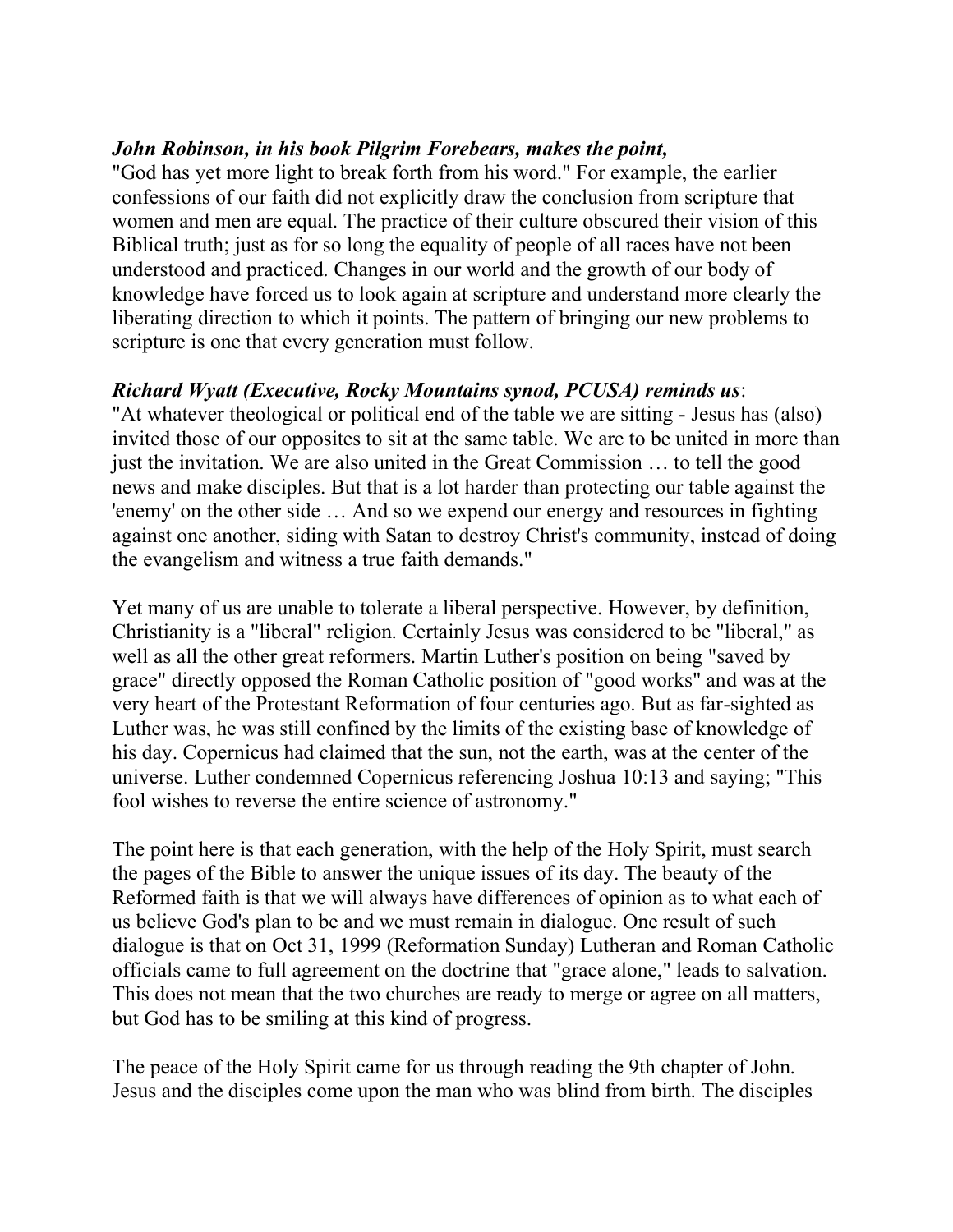ask, "who sinned, this man or his parents, that he was born blind?" And Jesus says, "Neither this man nor his parents sinned, but this happened so that the work of God might be displayed in his life." Jesus places mud on the man's eyes and tells him to go wash in the pool. The man obeys and gains his sight. It is encouraging to us that here is a man who also is considered to be a sinner according to the traditions of his day. But Jesus assures us that no one sinned but that the man was born this way so the works of God would be made manifest in him.

It has been our experience that God doesn't always answer prayers the way we expect. Sometimes we are refocused. We think back on two of our parents and two very close friends. All had very different Christian walks and each served God marvelously according to their talents. The other common thread between them was that each succumbed to cancer. It is doubtful that any four people have every been prayed for harder than these - Prayers that their bodies would be made whole again and for their pain to subside. But God said no; reminding us He makes our spirit whole, our bodies are only temporary. Similarly, our son prayed and we prayed, that his affliction would be taken away. But God said no, I created you this way that my work might be displayed in your life.

Our vision was refocused. We finally understood that our son's affliction, and ours for that matter, was not that he is gay. The affliction we suffered under was fear. As we were reminded that God created us and truly loves us for who we are; the fear and guilt subsided. There was yet another lesson in John chapter 9, which convicted us. In verse 18 we see a heated discussion develop between the pharisees, the newly sighted man and his neighbors. An important thing happens. Even under the fear of being put out of the synagogue, the parents speak up on their son/s behalf. Those who are ashamed of the apparent infirmities of others may take a reproof from these parents, who freely owned, "This is our son, though he was born blind, and lived upon alms." Though they did not understand all that had transpired, they were fully assured of it - Can we show any less faith?

### **What Pastors And Church Leaders Need to Understand:**

Even as long time leaders in our home church, we came to feel like outsiders, primarily because the ruling leadership only allows a single conservative opinion to be voiced. Think how much more difficult it must be for the less connected people. There are more people in our congregations impacted than we realize. Statistics reveal that one in four families has a gay member in the immediate or closely extended family. Churches are not equipping families to appropriately work through the related issues. Being made to feel unworthy and unwelcome, gays of all religious persuasions are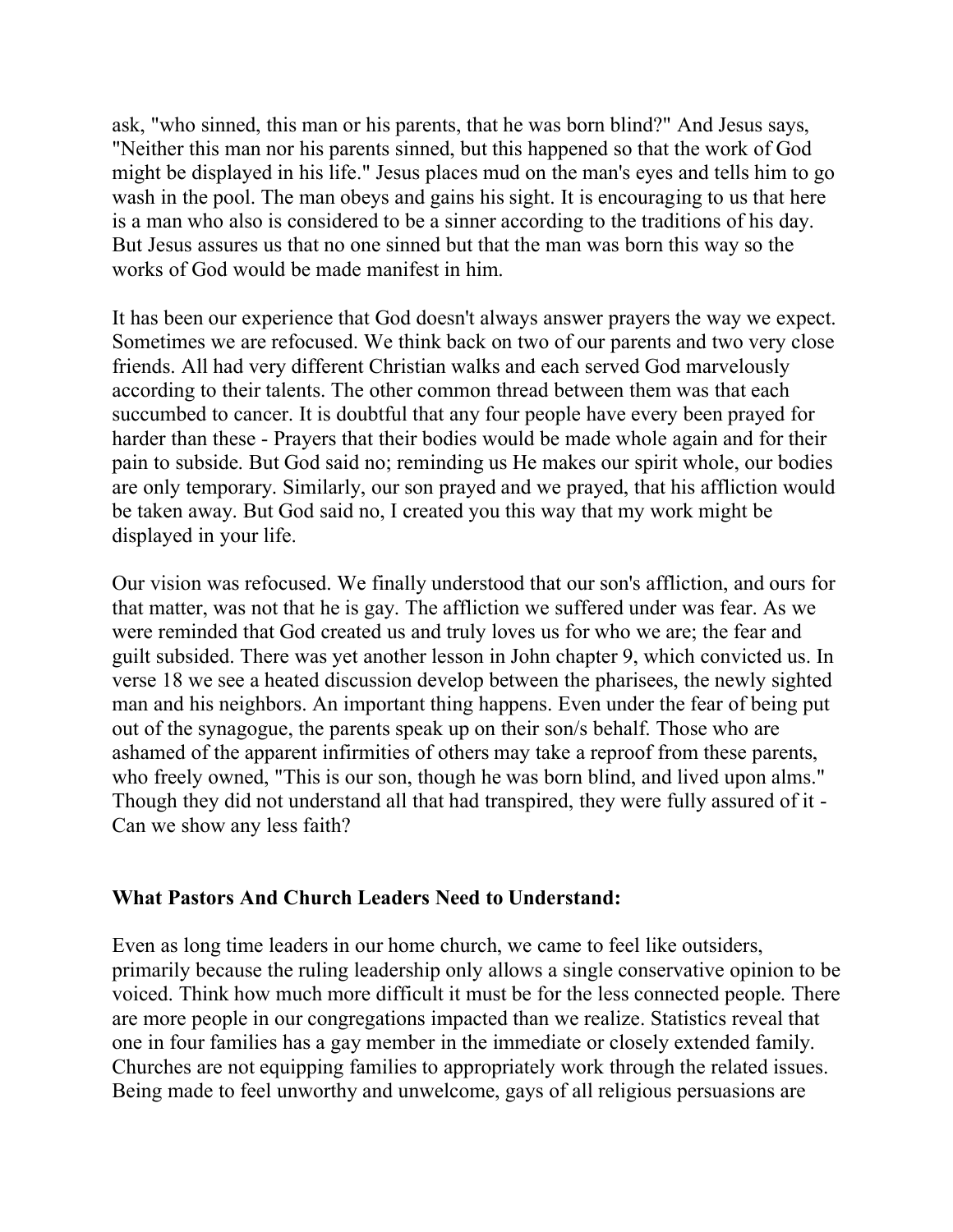walking away from their denominations.

The gay community has been relegated to a status of second class Christians (you can be in our church as long as you follow a "straight" lifestyle, or as long as your actions do not make me uncomfortable). The irony of the ordination debate is that we should be ordaining homosexuals, if for no other reason, than because the vast majority of "straight" Christians make no attempt to minister to the gay population.

If you are a church leader who is not well informed about both sides of the homosexual issue, the guidance you provide a family will most likely do far greater damage than good. We spent a great deal of time investigating Ex-Gay Ministries (organizations that believe that homosexuality is not part of God's plan for us). Typically these groups use a combination of prayer, varying methods of persuasion, and reparative (conversion) therapy to change a person's orientation. Although genuinely well intended, the impact of these ministries can be devastating. There is no significant evidence that a person's sexual orientation can be changed. Some participants in this experience are able to change their behavior for varying lengths of time, but for many the aftermath of this conversion process is horrifying.

The dropouts of these programs (who quite frequently enter them as a last resort) are at extremely high risk of suicide; most likely from the hopelessness and guilt forced on them during the treatment process. As a result of the social stigmas placed on homosexual people, they are ten time more likely to suffer from alcohol and or drug addiction. Gay youth are seven times more likely than their peers to commit or attempt suicide. It is important to remember that the American Psychological and American Psychiatric Associations long ago removed homosexuality from their list of abnormalities. The APA of Washington State has declared reparative therapy to be unethical for use with sexual orientation. The American Academy of Pediatrics states that, "the psychosocial problems of gay and lesbian adolescents are primarily the result of societal stigma, hostility, hatred and isolation." The American Medical Association makes similar comments. We thank God that we did not force our son into reparative therapy.

Families newly caught up in the homosexuality issue are very fragile. If you are mentoring with such a family it is critical that you maintain trust by holding in confidence what they share with you (unless you receive their permission otherwise). In our case that confidence was violated by our pastor and even though we have forgiven the specific indiscretion; this is not a person we will soon confide in again. The information that was shared rapidly moved along to second and third parties. Now we have unnecessarily strained relationships with all three.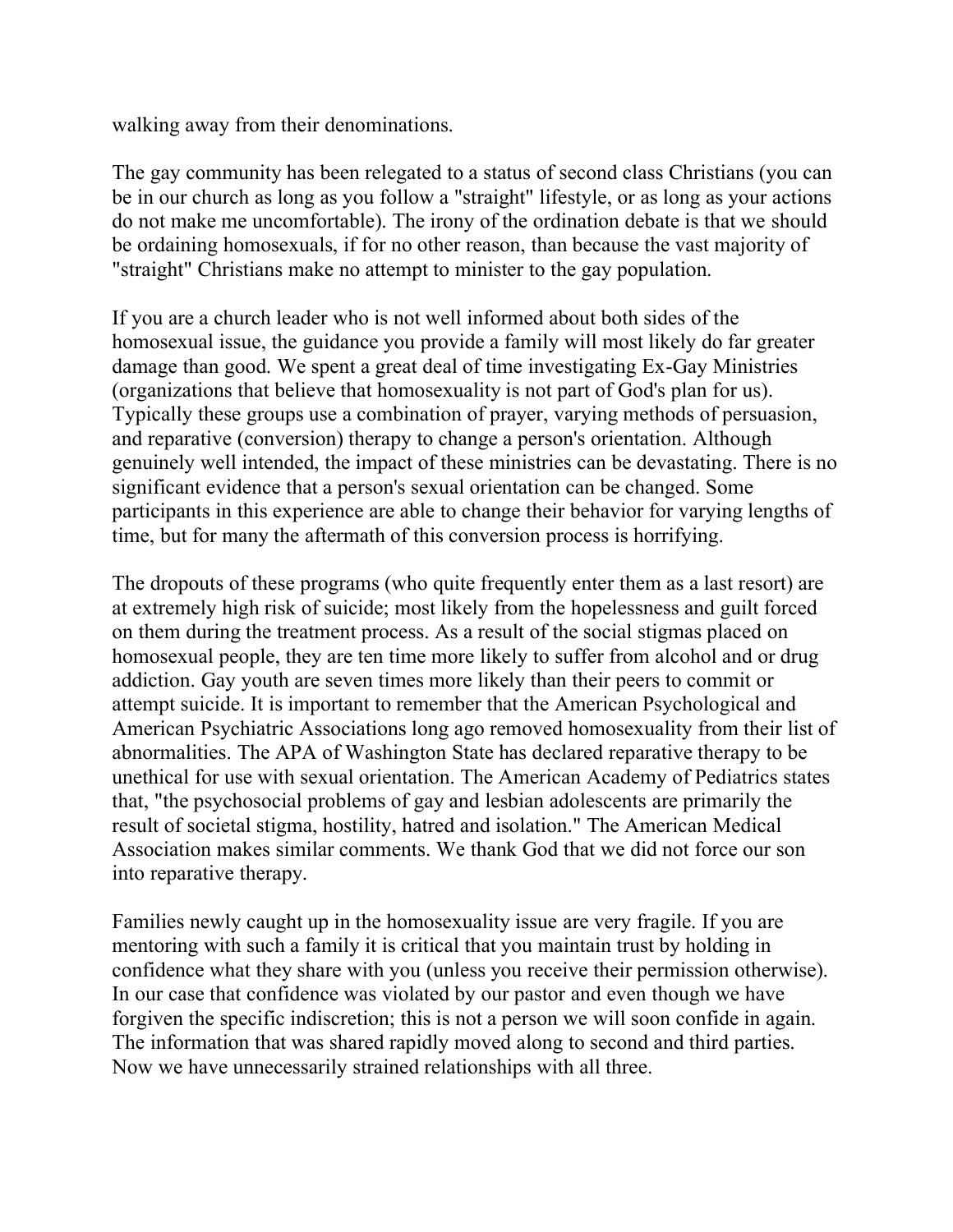Today's great debates within most mainline denominations center on the status and rights of homosexual people in the church. The church has absolutely focused on the wrong issue. The issue we should be spending our time on is how to minister to the homosexual community. If you sincerely want to minister here you will need to make a choice whether you are trying to bring people to a relationship with Christ or trying to convert them to a straight lifestyle. If the later is part of your goal, it will be quickly obvious to the recipient. In general, mainline denominations have lost credibility with the gay community. Too many high profile ministers continue to provide fuel to the bigots of this world by condemning homosexuals from the pulpit. A ministry to gay people can not be successful until trust is regained. There are many stereotypes and a lot of false information to overcome before a congregation will truly be capable of being open and accepting of the gay community. This experience will take the congregation through many of the same stumbling blocks, emotions and pain that gay persons and their families experience.

A person's concept of theology has a great deal to do with how they view the Bible. There was a time in the Presbyterian Church where we used the Bible to justify the oppression of African Americans, the subordination of women and the exclusion of divorced and remarried persons from church leadership. But we are longer there. Dr. Jack Rogers, Professor of Theology at San Francisco Theological Seminary, reminds us of the theological resurgence that took place in the 1940s; which refocused our thinking.

"Instead of viewing the Bible as a collection of inerrant facts, the new theology affirmed that, 'the very human Bible was the record of the very real encounter of God with people." It attempted to correct the legalistic and literalist fundamentalism of the 19th century and replace it with an understanding of the totality of the life and teaching of Jesus Christ. Through the illumination of the Holy Spirit we have come to view those passages used to subordinate these groups of people, not to be in keeping with the larger context which includes the awareness of the cultural limitations of people in biblical times nor did they include the perspective of Jesus who said the whole law was summed up in the dual commandments of love God and love your neighbor."

Why are we having so much trouble applying the same biblical concepts to the current debate? Dr. Martin Luther King Jr. categorized such behavior with this comment:

"The church at times has preserved that which is immoral and unethical. Called to combat social evils, it has remained silent behind stained-glass windows, an echo rather than a voice, a taillight behind the supreme court rather than a headlight guiding men progressively and decisively to higher levels of understanding."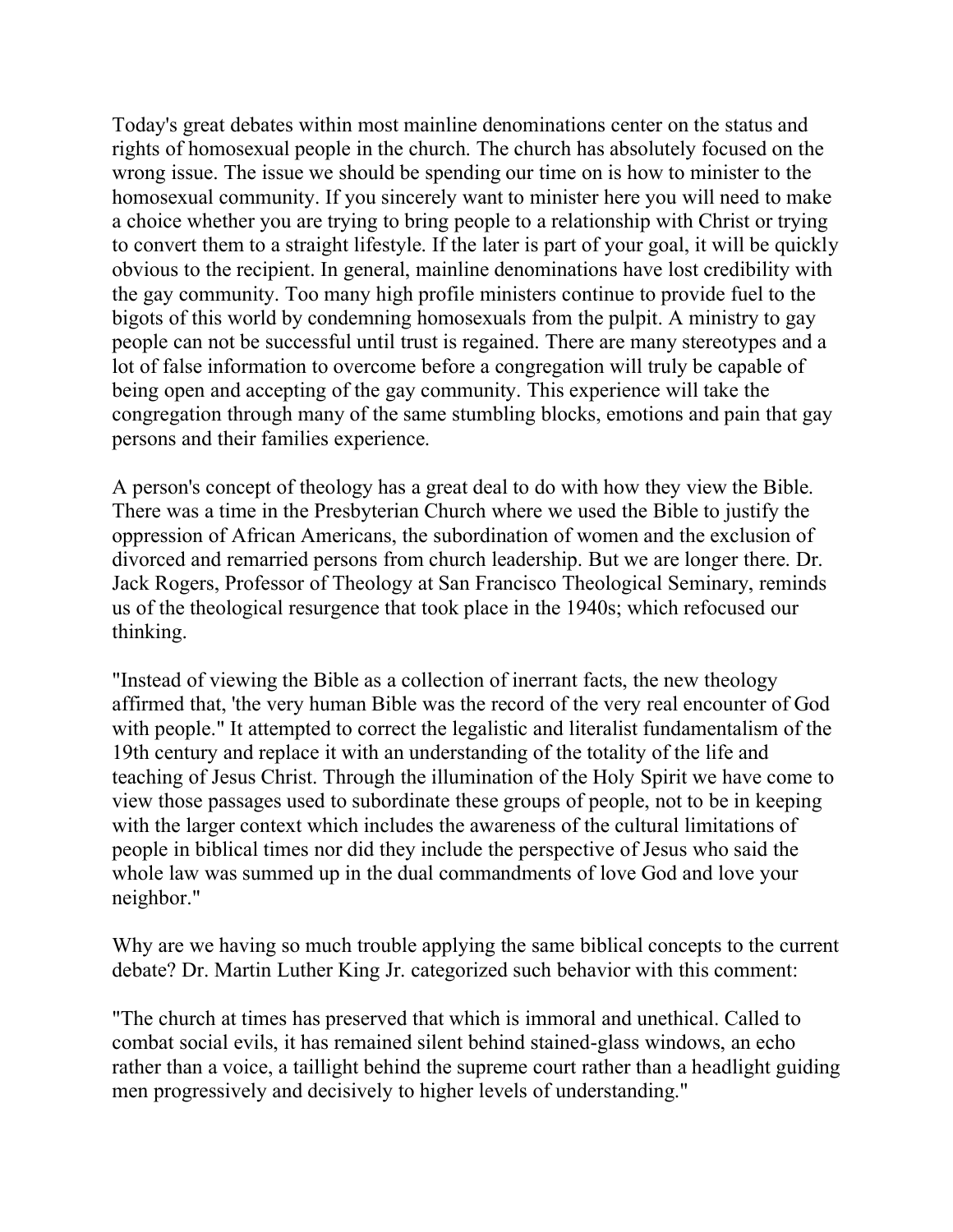## **Where Are We Today ?**

Certainly we would agree that heterosexuality is the societal norm. We do not claim to fully understand the physiology and psychology behind homosexuality and we have difficulty relating to the orientation. But our understanding is filtered through the glasses of white, middle class, heterosexual, American parents and it does not necessarily follow that homosexuality is not part of God's worldly plan. It is incredible to realize that there is more information available in a single Sunday addition of the New York Times than there was in an entire lifetime 400 years ago. Science makes new discoveries every day and will no doubt make sense of the homosexual mystery long before the theologians ever come to agreement.

Generalized, degrading statements from the pulpit are significant factors that place the safety of the gay population at risk for their lives. It exploits stereotypes and generates unfounded fears like many hold about all homosexuals being child molesters; when, in fact, statistics tell us that the overwhelming majority of child molesters are actually white, male heterosexuals. When we speak about homosexuality we are speaking of people who are homosexual. The word is an adjective that only describes a very small part of who they are. They are brothers, sisters, friends, children, next door neighbors, fellow church members and people with whom we work.

We are devastated by the murders, like that of Mathew Shepard (the young gay man who was tied to a fence near Laramie, Wyoming and beat to death in October of 1998). The Rt. Rev Steven Charlston (Chaplain of Trinity College) believes that silence is what killed Mathew Shepard. "The silence of Christians who know that our scriptures on homosexuality are few and murky in interpretation and far outweighed by the words of a Savior whose only comments on human relationships were to call us to never judge but only to love."

It challenges us to think that the holocaust in Europe probably did not happen because there were too many Adolf Hitlers, but more likely happened because there were not enough Oskar Schindlers." Each of us must speak out for those who do not have a voice. We will continue to examine our own prejudices and challenge stereotypes where ever we find them. We will work for a church that seeks to include rather than exclude those who do not fit the common mold.

We do not claim to have all the answers. No doubt God will continue to reveal to us in ways we currently do not understand. While we struggle daily with the internal conflicts within the greater church, we have found ourselves blessed - Blessed by our